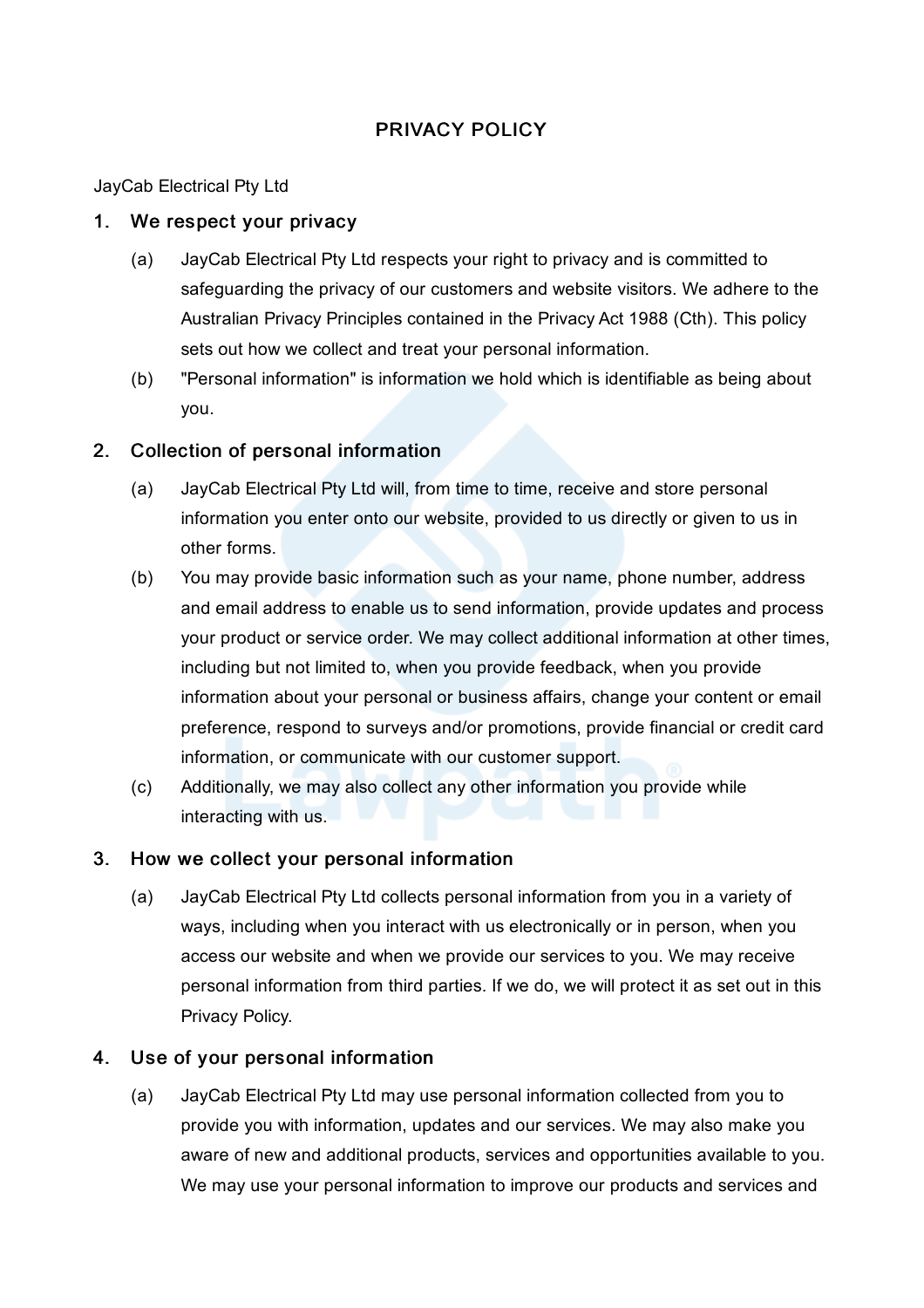better understand your needs.

(b) JayCab Electrical Pty Ltd may contact you by a variety of measures including, but not limited to telephone, email, sms or mail.

### 5. Disclosure of your personal information

- (a) We may disclose your personal information to any of our employees, officers, insurers, professional advisers, agents, suppliers or subcontractors insofar as reasonably necessary for the purposes set out in this Policy. Personal information is only supplied to a third party when it is required for the delivery of our services.
- (b) We may from time to time need to disclose personal information to comply with a legal requirement, such as a law, regulation, court order, subpoena, warrant, in the course of a legal proceeding or in response to a law enforcement agency request.
- (c) We may also use your personal information to protect the copyright, trademarks, legal rights, property or safety of JayCab Electrical Pty Ltd, www.jaycabelectrical.com.au, its customers or third parties.
- (d) Information that we collect may from time to time be stored, processed in or transferred between parties located in countries outside of Australia.
- (e) If there is a change of control in our business or a sale or transfer of business assets, we reserve the right to transfer to the extent permissible at law our user databases, together with any personal information and non-personal information contained in those databases. This information may be disclosed to a potential purchaser under an agreement to maintain confidentiality. We would seek to only disclose information in good faith and where required by any of the above circumstances.
- (f) By providing us with personal information, you consent to the terms of this Privacy Policy and the types of disclosure covered by this Policy. Where we disclose your personal information to third parties, we will request that the third party follow this Policy regarding handling your personal information.

## 6. Security of your personal information

- (a) JayCab Electrical Pty Ltd is committed to ensuring that the information you provide to us is secure. In order to prevent unauthorised access or disclosure, we have put in place suitable physical, electronic and managerial procedures to safeguard and secure information and protect it from misuse, interference, loss and unauthorised access, modification and disclosure.
- (b) The transmission and exchange of information is carried out at your own risk. We cannot guarantee the security of any information that you transmit to us, or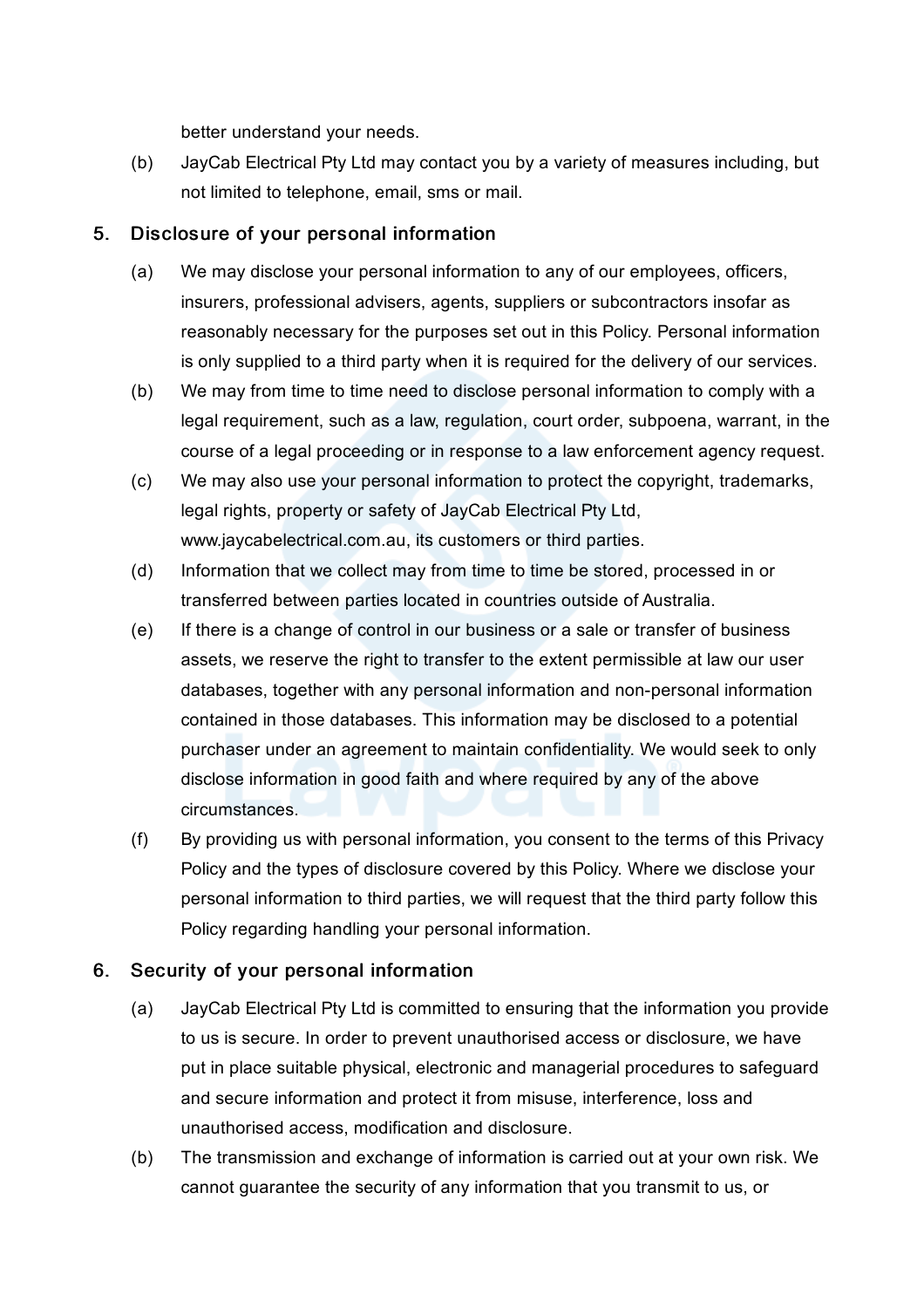receive from us. Although we take measures to safeguard against unauthorised disclosures of information, we cannot assure you that personal information that we collect will not be disclosed in a manner that is inconsistent with this Privacy Policy.

### 7. Access to your personal information

- (a) You may request details of personal information that we hold about you in accordance with the provisions of the Privacy Act 1988 (Cth). A small administrative fee may be payable for the provision of information. If you would like a copy of the information, which we hold about you or believe that any information we hold on you is inaccurate, out of date, incomplete, irrelevant or misleading, please email us at info@jaycabelectrical.com.au.
- (b) We reserve the right to refuse to provide you with information that we hold about you, in certain circumstances set out in the Privacy Act.

### 8. Complaints about privacy

(a) If you have any complaints about our privacy practises, please feel free to send in details of your complaints to 1/17 Ealing Place, Quakers Hill, New South Wales, 2763. We take complaints very seriously and will respond shortly after receiving written notice of your complaint.

### 9. Changes to Privacy Policy

(a) Please be aware that we may change this Privacy Policy in the future. We may modify this Policy at any time, in our sole discretion and all modifications will be effective immediately upon our posting of the modifications on our website or notice board. Please check back from time to time to review our Privacy Policy.

#### 10. Website

#### (a) When you visit our website

When you come to our website (www.jaycabelectrical.com.au) we may collect certain information such as browser type, operating system, website visited immediately before coming to our site, etc. This information is used in an aggregated manner to analyse how people use our site, such that we can improve our service.

#### (b) Cookies

We may from time to time use cookies on our website. Cookies are very small files which a website uses to identify you when you come back to the site and to store